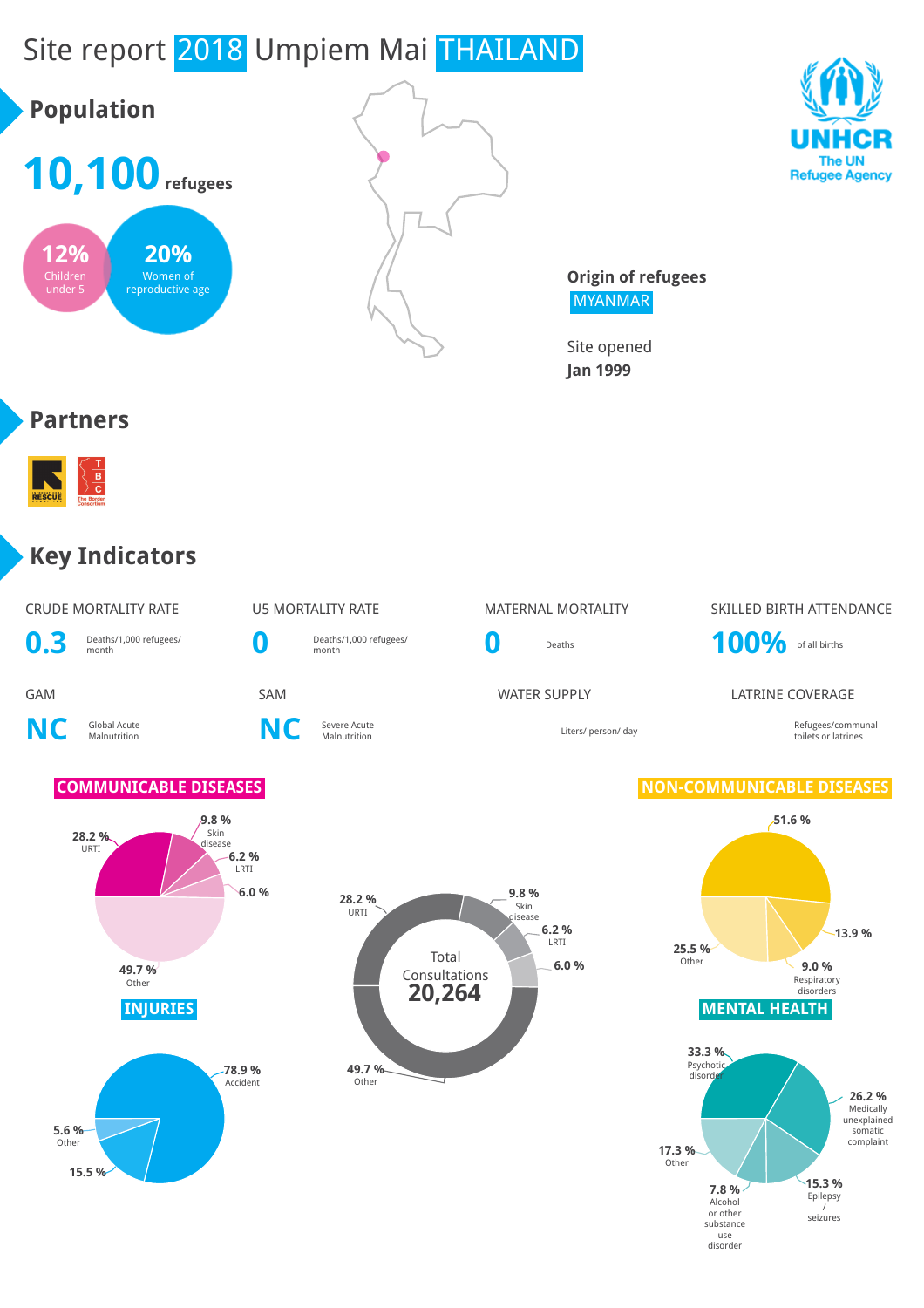## **Public Health**

| <b>HEALTH STAFFING</b>                                      | <b>INDICATOR</b> | <b>STANDARD</b> |           | <b>MORBIDITY</b>                                 | <b>INDICATOR</b> | <b>STANDARD</b> |   |   |
|-------------------------------------------------------------|------------------|-----------------|-----------|--------------------------------------------------|------------------|-----------------|---|---|
| Number of medical doctors                                   |                  | 1: 50,000       | ◎         | Incidence of malaria among children under        | 0                |                 |   |   |
| Number of qualified nurses                                  | 26               | $1:$ < 10,000   | ◙         | Incidence of watery diarrhoea among              | 16               |                 |   |   |
| Number of community health workers                          | 22               | 1: 1,000        | ◙         | children under 5                                 |                  |                 |   |   |
| <b>ACCESS AND UTILIZATION</b>                               | <b>INDICATOR</b> | <b>STANDARD</b> |           | Incidence of pneumonia among children<br>under 5 | 61               |                 |   |   |
| Consultations per trained clinician per day                 | 18               | < 50            | ◙         | Incidence of pneumonia among over 5              | 10               |                 |   |   |
| Health utilisation rate (new visits / refugee /             | 1.8              | $1 - 4$         | ◙         | Tuberculosis success rate                        | 100%             | < 90%           | ◙ |   |
| year)<br>Proportion of host population consultations        | 1%               |                 |           | Were any MDR/X-TB cases diagnosed among<br>PoCs? | <b>No</b>        | <b>No</b>       | ☺ |   |
| <b>MORTALITY</b>                                            | <b>INDICATOR</b> | <b>STANDARD</b> |           | VACCINATION                                      | <b>INDICATOR</b> | <b>STANDARD</b> |   |   |
| <b>Crude Mortality Rate</b><br>(CMR) (/1000/month)          | 0.3              | < 0.75          | Ø         | Full vaccination coverage                        | 90%              | < 95%           |   | ▲ |
| <b>Under-five Mortality Rate</b><br>(U5MR) (/1000/month)    | 0.0              | $< 1.5$         | $\bullet$ | Measles vaccination coverage                     | 91%              | < 95%           |   | ▲ |
| <b>Infant Mortality Rate</b><br>(IMR) (/1000 livebirths)    | 0.0              | < 30            | $\bullet$ | Source of vaccination data                       | <b>HIS</b>       |                 |   |   |
| <b>Neonatal Mortality Rate</b><br>(NNMR) (/1000 livebirths) | $\mathbf{0}$     | < 20            | $\bullet$ | <b>IN-PATIENT DEPARTMENT (IPD)</b>               | <b>INDICATOR</b> | <b>STANDARD</b> |   |   |
| <b>OUTBREAK ALERT AND RESPONSE</b>                          | <b>INDICATOR</b> | <b>STANDARD</b> |           | Average length of stay (days)                    | 7.4              |                 |   |   |
| Proportion of outbreaks investigated within 48<br>hours     |                  | 100%            |           | Case fatality rate                               | 0.0              |                 |   |   |
| Number of outbreaks reported                                | $\mathbf{0}$     |                 |           | Hospitalisation rate                             | 133.8            | $50 - 150$      |   |   |

## **Reproductive Health**

| <b>ANTENATAL CARE</b>                                                                     | <b>INDICATOR</b> | <b>STANDARD</b> |   | <b>FAMILY PLANNING</b>                                                      | <b>INDICATOR</b> | STANDARD        |  |
|-------------------------------------------------------------------------------------------|------------------|-----------------|---|-----------------------------------------------------------------------------|------------------|-----------------|--|
| Antenatal care coverage                                                                   | 94%              | > 90%           |   | Contraceptive prevalence rate                                               | 56%              | $\geq 30\%$     |  |
| Coverage of antenatal tetanus vaccination                                                 | 97%              | >95%            |   | Source of contraceptive prevalence data                                     | <b>HIS</b>       |                 |  |
| <b>DELIVERY CARE</b>                                                                      | <b>INDICATOR</b> | <b>STANDARD</b> |   | SEXUAL AND GENDER-BASED VIOLENCE (SGBV)                                     | <b>INDICATOR</b> | <b>STANDARD</b> |  |
| Proportion of births attended by skilled<br>personnel                                     | 100%             | $\geq 90\%$     | V | Total number of reported rapes                                              | $\overline{2}$   |                 |  |
| Proportion of births conducted by caesarean<br>section                                    | 17%              | $5 - 15%$       |   | Proportion of eligible rape survivors provided<br>with PEP within 72 hours  |                  | 100%            |  |
| Proportion of newborn infants with low birth<br>weight (<2500 gs) (weighed within 72 hrs) | 6%               | < 15%           |   | Proportion of eligible rape survivors provided<br>with ECP within 120 hours | 100%             | 100%            |  |
| Proportion of teenage pregnancies                                                         | 5%               |                 |   | SEXUALLY TRANSMITTED INFECTIONS (STIS)                                      | <b>INDICATOR</b> | <b>STANDARD</b> |  |
| Still birth rate (/ 1000 total births / month)                                            | 3                |                 |   | Number of genital ulcer diseases                                            |                  |                 |  |
| Number of maternal deaths                                                                 | $\mathbf{0}$     |                 |   | Number of Pelvic Inflammatory diseases                                      | 16               |                 |  |
| Proportion of maternal deaths investigated<br>within 48 hours                             |                  | 100%            |   |                                                                             |                  |                 |  |